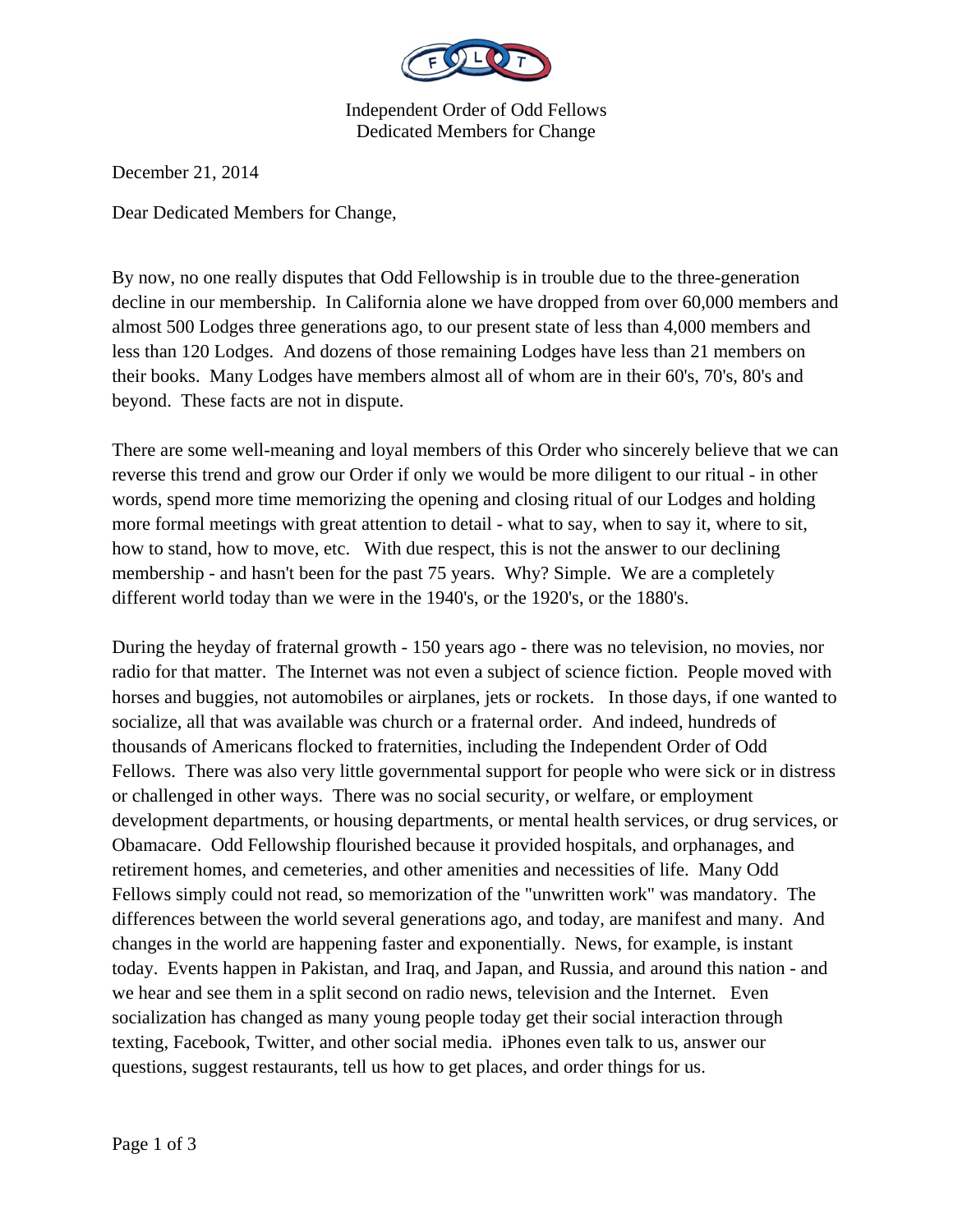

Independent Order of Odd Fellows Dedicated Members for Change

How can one seriously argue that the young people of 2014 (the folks in the 16 through 29 age group) would be attracted to join a Lodge of older men and women who do little more than hold formal, closed meetings with full ritual and regalia?

Am I contending that Odd Fellowship should do away with our ritual and regalia? No. Not for a moment would I contend this. It is our history, ritual and regalia that make us uniquely Odd Fellows, and these must be preserved and continued. But, what I am contending is that the world has changed and we must change and adapt as well. We are not lesser human beings because we buy our food at the supermarket rather than hunting that food with a spear or rifle. Similarly, we are not lesser Odd Fellows because we use a computer Excel program to keep track of our members rather than writing names and phone numbers by hand in a ledger book. The same is true of the operations of a Lodge. Modern adjustments make us no less Odd Fellows. We are simply modern Odd Fellows.

And we have to be modern Odd Fellows to bring in the young men and women of today. The young people of this Century are not interested in joining boring and stodgy Lodges where the members don't do much more than sit around in meetings, hold a monthly potluck, and write a check or two to a charity.

We can no longer be one-dimensional in our Lodges, if we hope to survive as an Order. We must supplement our rich history with other elements that reflect a 21st Century world. So, for example, Lodges must open up to the community and engage in good works in the community (e.g. environmental clean-up, planting trees, working with frail senior citizens, hosting music events at the Lodge for the community, supporting local food banks, etc., etc.), and remembering to have fun in the Lodge as a social group (e.g. hosting an OddtoberFest, wine tasting, card night at the Lodge, taking hikes, etc., etc.). The list of good community works and fun social activities is virtually endless, and is limited only to the spirit and imagination of Lodge members.

Does it work? You bet it does. My own Lodge in Davis has become a three-dimensional Lodge and we have found that the members enjoy a fuller fraternal experience, we do good things for our community, we raise the visibility of our Order and Lodge, and significantly, we have no problem bringing in new members. In fact, my Davis Lodge does not recruit for new members anymore, and hasn't done so for years. Potential applicants now come to us and ask to join. I imagine that this is how the fraternal world looking the 19th Century. The Davis Lodge has become a desirable place to be, and folks seek us out. They hear about us because we are in the local newspaper almost every week. Our Lodge is open to the community and hundreds of community members come through the Lodge during events. When our Lodge puts on an event for the community - for example, Breakfast with Santa - we typically have folks inquire about